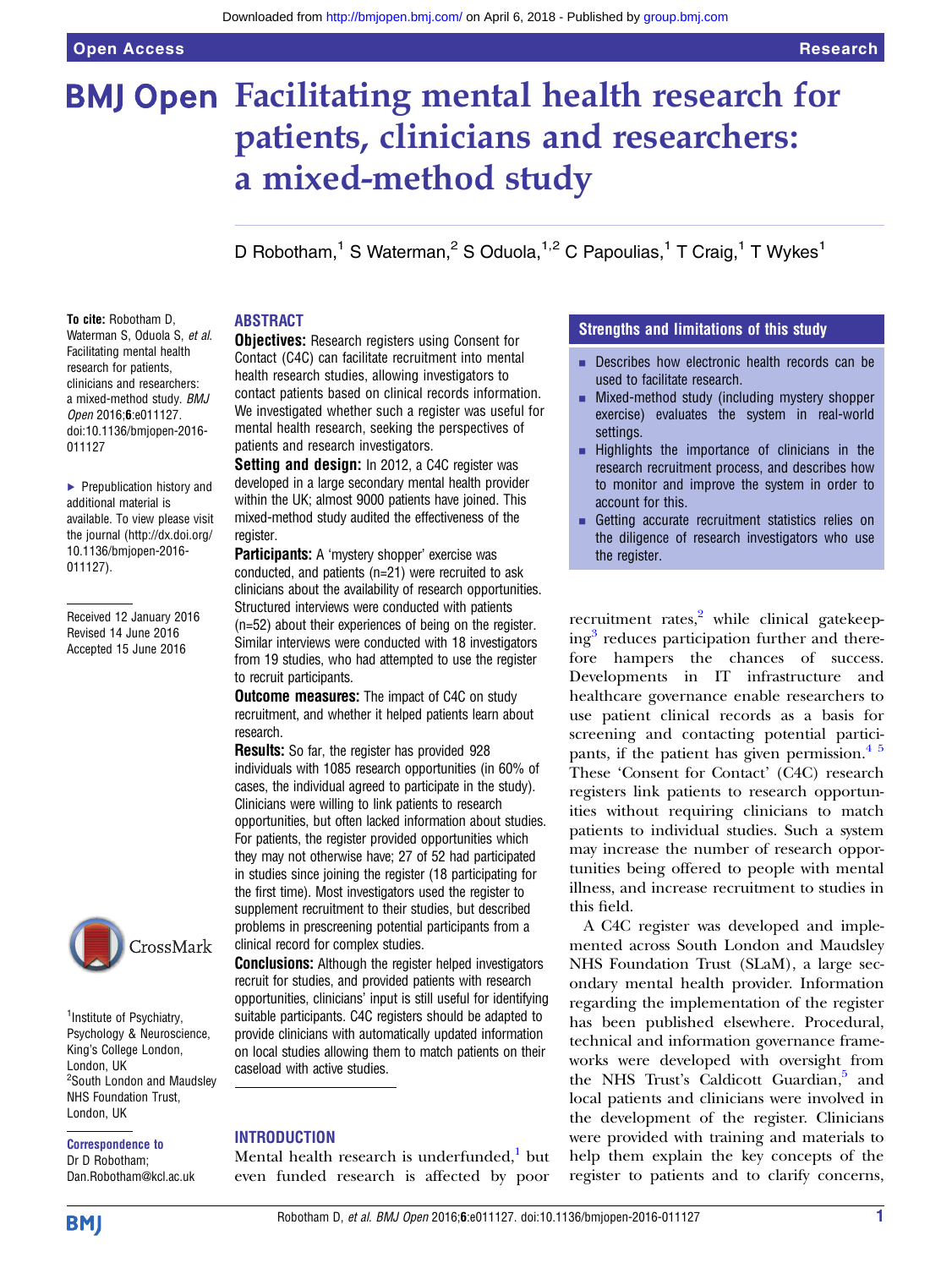such as patients' right to accept or decline invitations to participate in specific studies. $\frac{6}{5}$  $\frac{6}{5}$  $\frac{6}{5}$  The register was advertised to all Trust staff through banners, screensavers and in the induction programme for all new staff. A dedicated team was set up to promote C4C to clinicians, and to help them enrol people. This team has visited all clinical teams across the Trust.

A pilot study of the register's implementation found that patients welcomed autonomy in research participation, but expressed concerns about confidentiality and about the register possibly leading to coercion to participate in subsequent research studies.[7](#page-5-0) Following the findings of the pilot study, training materials were devised through which clinicians could present the register to their clients in a way that would enable informed consent and address their concerns where appropriate. The team charged with implementation of the register also provided specialist support to teams of high need, such as short-term funding to help staff nurses recruit people to the register.

At the time of writing, 12 370 patients have been asked whether they wished to join the register, with 8862 (71%) agreeing to join. Key demographic features of the register are 56% men, 90% below the age of 65, 58% were listed as 'white' ethnicity, 23% as 'black', 4% as 'Asian', 6% as 'mixed' and 11% as 'other'. Enrolment to the register has been growing at an average rate of 258 per month since 2012. While the sign up rate is one measure of success, there is no information about how the register facilitates research, such as whether it improves recruitment rates and enables patients to learn about (and participate in) mental health research. This article fills these gaps by specifically assessing the impact a C4C register has on local research activity.

#### **METHOD Design**

This was a mixed-method cross-sectional design. Data collection procedures were approved by the local NHS Trust audit committee.

Phase 1 involved collecting data about clinicians' and service providers' awareness of research. This was performed through a 'mystery shopper' exercise in which mental health outpatients from the Trust would ask their service provider a question about whether any research opportunities were available. Mystery shopping is an observational research method which is often used in consumer and marketing research as a way of gaining feedback about consumer experiences. Such a method has been used for similar purposes in the past.<sup>[8](#page-5-0)</sup>

Phase 2 involved collecting feedback from stakeholders about their experience of the C4C register. Data were collected from (1) patients who had been registered on C4C and (2) investigators who had used the C4C to recruit participants for a study.

# **Participants**

## Phase 1

Mystery shoppers were recruited through adverts in Trust hospitals, through a register of patients who were interested in 'service user involvement' opportunities, and through visits to local patient/service user organisations. The inclusion criterion was that they were currently using Trust outpatient services. A mixture of convenience, snowball and purposive sampling was used to recruit. The aim was to ensure a sample of shoppers who were attending different clinical service providers, in different areas across the NHS Trust. We aimed to recruit a total of 20 shoppers.

## Phase 2a

Patients were recruited using the C4C register itself, and parents/carers were interviewed when the patient was below consenting age or lacked mental capacity. The inclusion criterion for this phase was that the patient had been offered at least one opportunity to participate in research via the register, that is, an investigator had previously contacted them and asked them whether they wanted to take part in a particular research project.

# Phase 2b

Investigators were contacted through email invites. We identified all those who had submitted application forms to use the register for recruitment. The inclusion criteria were that investigators had begun recruiting for the project and had obtained the necessary governance approvals. In some cases, principal investigators provided alternative contacts for members of their research team who had conducted recruitment. An investigator from every study was recruited.

# **Materials**

All materials used were designed for the purpose of this study (copies are available under online supplementary information).

# Phase 1

A researcher met with mystery shoppers, explained the aims of the exercise and gave them a list of example questions and prompts which could be used in discussions about research opportunities with a clinician. For example, 'Do you know of any studies/trials coming up that I might participate in?'. Shoppers completed a Mystery Shopper Feedback Questionnaire after conducting their visit. This 14-item questionnaire asked about the outcome of the visit, including a mixture of yes/no, 5-point Likert scale ('strongly agree' to 'strongly disagree') and open-ended questions. It was designed for completion by hand or online.

# Phase 2a

Participants completed a Patient Audit form. This consisted of yes/no and open-ended questions about access to research opportunities since joining the register. They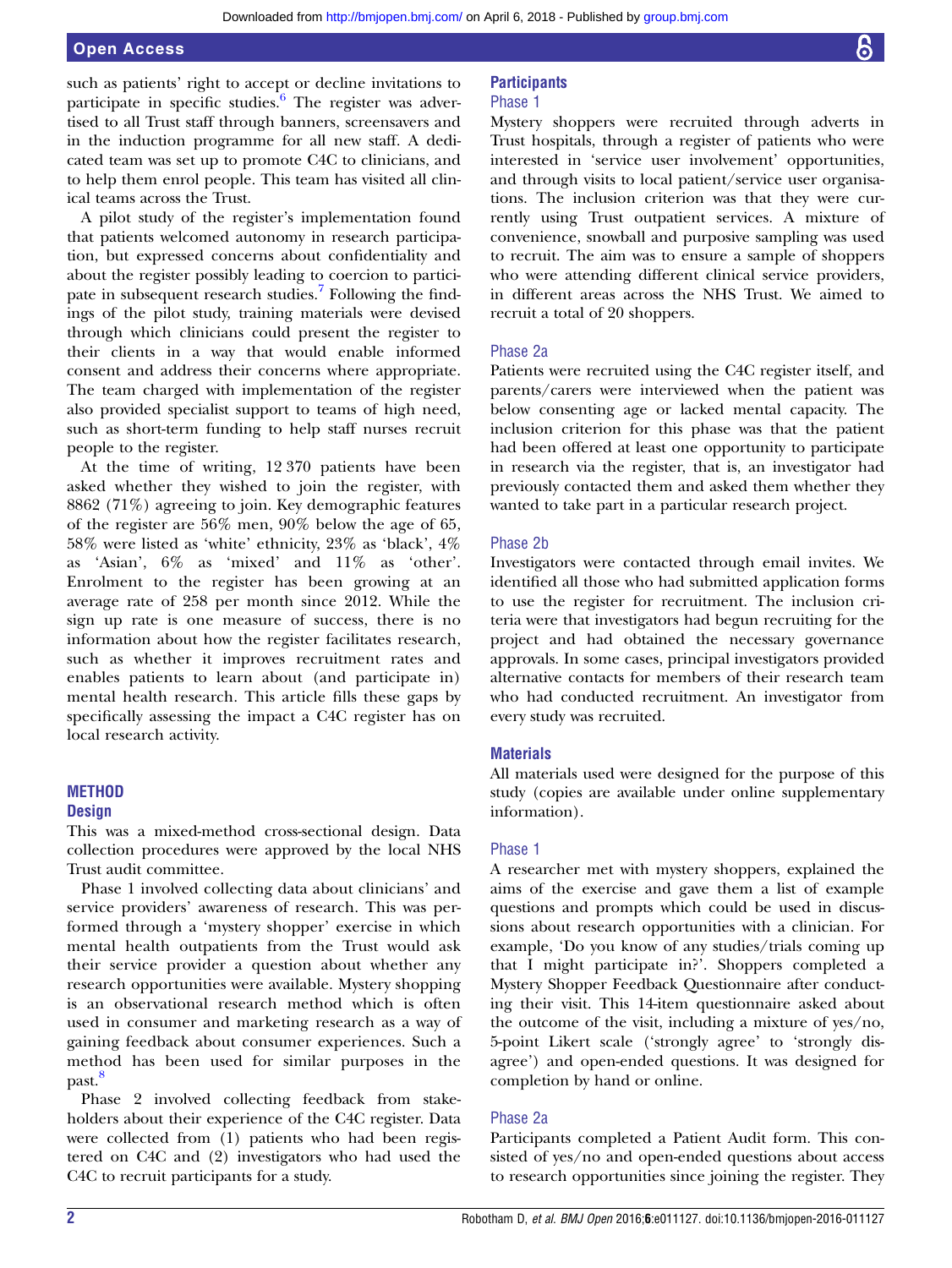were also asked about how they knew about the research register, their previous experience of research participation and 5-point Likert scale questions about their experiences of being on the register. A final open-ended question asked how the register could be improved.

#### Phase 2b

Investigator participants were asked to complete a Researcher Audit form. This covered the following: (1) recruitment—inclusion criteria, whether the register was a primary or secondary source of recruitment, how it worked for prescreening participants; (2) an overview of how the investigator had used the register—eight questions on a 10-point rating scale, relating to usefulness, ease of use, whether they would use it again and (3) comparison with other recruitment methods—six questions on a 5-point Likert scale which asked investigators to rate C4C as a recruitment method. The number of patients recruited to each study was available on the C4C recruitment database.

#### Procedure

#### Phase 1

Each mystery shopper was trained in how to ask their service provider about research opportunities. In all cases, they decided to 'shop' at the service where they were receiving input. Shoppers questioned their service provider at the next appropriate consultation and did not reveal their mystery shopper status during the consultation. Shoppers chose either to meet with their clinician face to face or to conduct the exercise over the phone. After completing the exercise, shoppers returned the feedback questionnaire to the study team and were paid £15 for their time. The average time between shoppers receiving training and completing the task was 11 days; this ranged from one shopper completing the task on the same day to one completing 31 days later. This phase took place between November 2013 and December 2014.

#### Phase 2a

Structured interviews with patients (and carers where appropriate) were conducted via telephone between November 2014 and December 2015. Written notes were taken during the telephone call. The data were then entered into an SPSS Version 20 database.

#### Phase 2b

Structured interviews with researchers were conducted face to face. They were audio-recorded. The data were inputted into an SPSS database. Researchers were followed up after they had completed recruitment to their study to gather updated data on the number recruited from C4C. Interviews occurred between April 2014 and April 2015.

#### Data analysis

SPSS descriptive statistics were used to analyse the quantitative data. Open-ended questions provided textual

data; questions that elicited short textual responses were categorised and treated numerically in SPSS. A small amount of qualitative data was gained. These data were analysed thematically by two independent raters, and indicative quotes are presented.

#### RESULTS Sample characteristics Phase 1

All mystery shoppers (n=21) were users of outpatient mental health services. More than half (n=13) had previous experience of research. Most had known the staff member they were approaching for  $\langle 3 \rangle$  years (n=16). As outpatients, shoppers either approached communitybased teams (n=15) or hospital-based teams (n=6). In total, 13 different clinical teams were visited. In most cases, the exercise was conducted in person (n=15), with the remaining six doing it by phone. Of the services visited by shoppers, three had received specialist input and training from the C4C programme team. In two cases, shoppers visited before this occurred, and the remaining shopper visited their team within 2 months after the team had received specialist support.

## Phase 2a

A total of 52 patients were recruited: 29 men and 23 women. In seven cases, the parent or carer was interviewed instead of the patient. Participants' ages varied; four were using child and adolescent mental health services, seven were using older adults' mental health services (including dementia services) and the remainder were using adult mental health services. All participants had joined the C4C research register (or were speaking on behalf of someone who had joined it). All participants had previously been contacted by a research investigator who had attempted to recruit them for a study.

#### Phase 2b

Eighteen investigator participants were interviewed in relation to 19 studies. Investigator participants included 4 men and 14 women; they had a spread of recruitment experience ranging through  $1-2$  years (n=7), 3-4 years  $(n=4)$ , 5–9 years  $(n=6)$  to 10+ years  $(n=1)$ . The studies (n=19) covered a range of topics: dementia (n=4), psychosis (n=4), attention deficit hyperactivity disorder (n=1), personality disorder (n=1), depression (n=2) and obsessive compulsive disorder (n=2). A further five studies were not specific to any particular illness. One investigator was responsible for two different studies.

#### Phase 1: shopping for research opportunities

All but one of the shoppers agreed that their queries about research opportunities had been understood by staff (yes=20, neutral=1). Few staff explicitly mentioned the research register to shoppers (yes=3, no=18), but almost half mentioned research projects which the shopper might participate in (yes=9, no=11, unsure=1).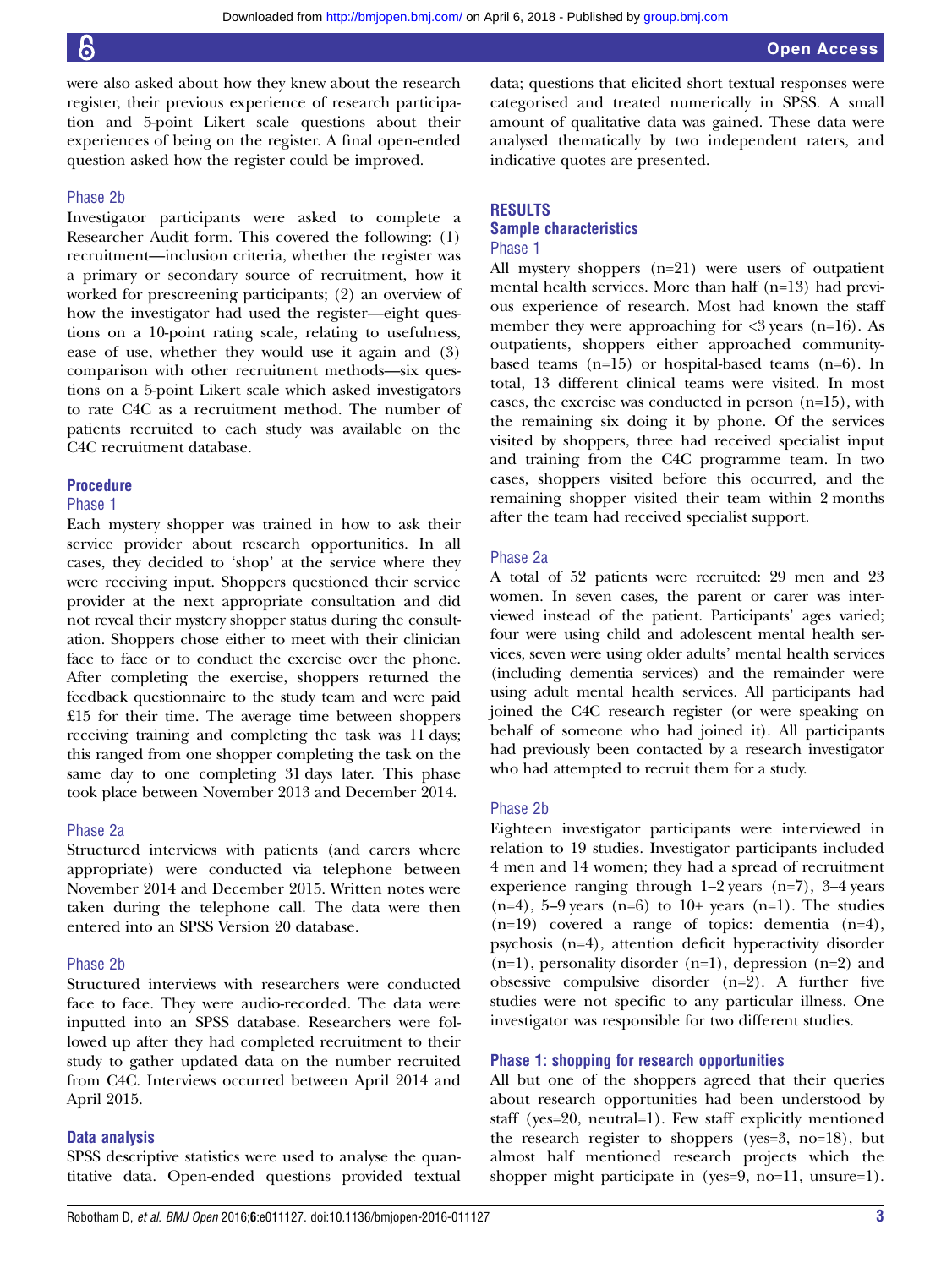In most cases, shoppers reported that clinicians were helpful (yes=15, no=3, neutral=3). Over half reported that clinicians provided them with details about where to go for further information (yes=11, no=8, unsure=2). In some cases (n=5), shoppers reported that staff promised to look for relevant information and report back later, as exemplified in the quotes below:

Although [the nurse] was unaware about research she was not dismissive. She said she was not sure but she could try and find out the information needed. (Shopper #10)

Staff were willing to ask around and referred me to PALS [Patient Advice and Liaison Service]. (Shopper #15)

The nurse did not know much but said she would make phone calls and let me know. (Shopper #21)

#### Phase 2a: patients' experiences of being on the research register

Of the 52 patients interviewed, 27 had participated in a study they had been contacted about. Only 15 reported ever taking part in research before joining the register. Of the remaining 37 patients, 18 had taken part in research for the first time since joining the register and 19 had yet to take part in any research. Direct contact with investigators was viewed as positive, allowing for greater choice and information about research. Over half (n=30) agreed that the register allowed them to choose what they wanted to participate in (only 1 disagreed, 12 gave a neutral answer and 9 did not know). Twenty-nine said that it allowed them to be more informed about research (12 gave a neutral answer, none disagreed, 11 did not know). None of the participants said that having direct contact with the researcher was a negative experience, most (n=29) said it was positive, 9 gave a neutral answer and 14 did not know. The register also appeared to facilitate the direct liaison between researchers and potential participants; in 35 cases, the patients were contacted first by the researcher and in 8 cases by the care team (the remaining 9 participants did not know).

Only seven people said there were things they disliked about being on the register: not feeling safe on the register or worrying about data safety and security (n=3), receiving too many calls about research (n=1), not wanting to take part in studies that were offered (n=1), finding the research studies confusing (n=1) or preferring not to be called at all (n=1). When asked about how the register could be improved, the most common request was that reminders should be provided (n=7):

Need more reminders about what it actually is. (Patient #18)

I want more information about it; I don't understand what it is. (Patient #24)

It wouldn't hurt to have a leaflet or some dialogue. (Patient #3)

Phase 2b: investigators' opinions about using the register In the 19 studies audited, investigators recruited 194 participants via the register (mean=10, SD=18.7). The three highest recruiting studies had recruited 73, 43 and 26 participants, respectively, from the register; three further studies had recruited 13, 11 and 10 participants. Six studies did not recruit any participants at all through this method. The register was the primary source of recruitment in only three studies. Other recruitment methods were used in all studies; examples of these methods included liaison/referrals with clinical team (n=19), other databases, networks and registers (n=6), advertising, leaflets and posters (n=4).

Eligibility criteria were a key variable as to whether C4C was useful. One limitation was that investigators needed to use the patient record to screen participant eligibility. The three highest recruiting studies had simple eligibility criteria, for example, recruiting people based on whether they had used a particular type of service, rather than whether they were taking specific medication/dose, or had a certain diagnostic profile. These studies varied in recruitment population, one recruiting children and young people, one recruiting older adults and one recruiting a general adult mental health sample. Two were observational studies and one was a multicentre trial. Nine investigators described how searching the register returned participants who later proved unsuitable because the record was incorrect or had become outdated: 'we experienced a scenario several times whereby patients had stopped taking their medications so were no longer suitable for the study'. Investigators showed wariness in relying on the register to screen potential participants. They described the need for clinical judgement in recruitment:

There is no way of identifying whether the participants are in crisis and sometimes [contacting the clinician] is a better way of checking whether the [person] meets our exclusion criteria. (Investigator #10)

Quite a few [were] later found unsuitable when checking the notes. (Investigator #16)

Still needed a clinical eye over the notes for details. (Investigator #18)

Most investigators (n=14) thought using C4C was worthwhile, and all would recommend it to colleagues (n=18). The data in [table 1](#page-4-0) show the degree to which investigators valued C4C (higher scores indicating increased usefulness). Studies were categorised into three groups depending on their recruitment success using C4C: those recruiting 10 or more participants from C4C, those recruiting between 1 and 10 and who did not recruit any. Data show that studies failing to recruit any participants from C4C found it less valuable and useful than studies that managed to recruit. Studies in which 10 or more participants were reported finding C4C the most useful and reliable, and reported being most likely to use C4C again.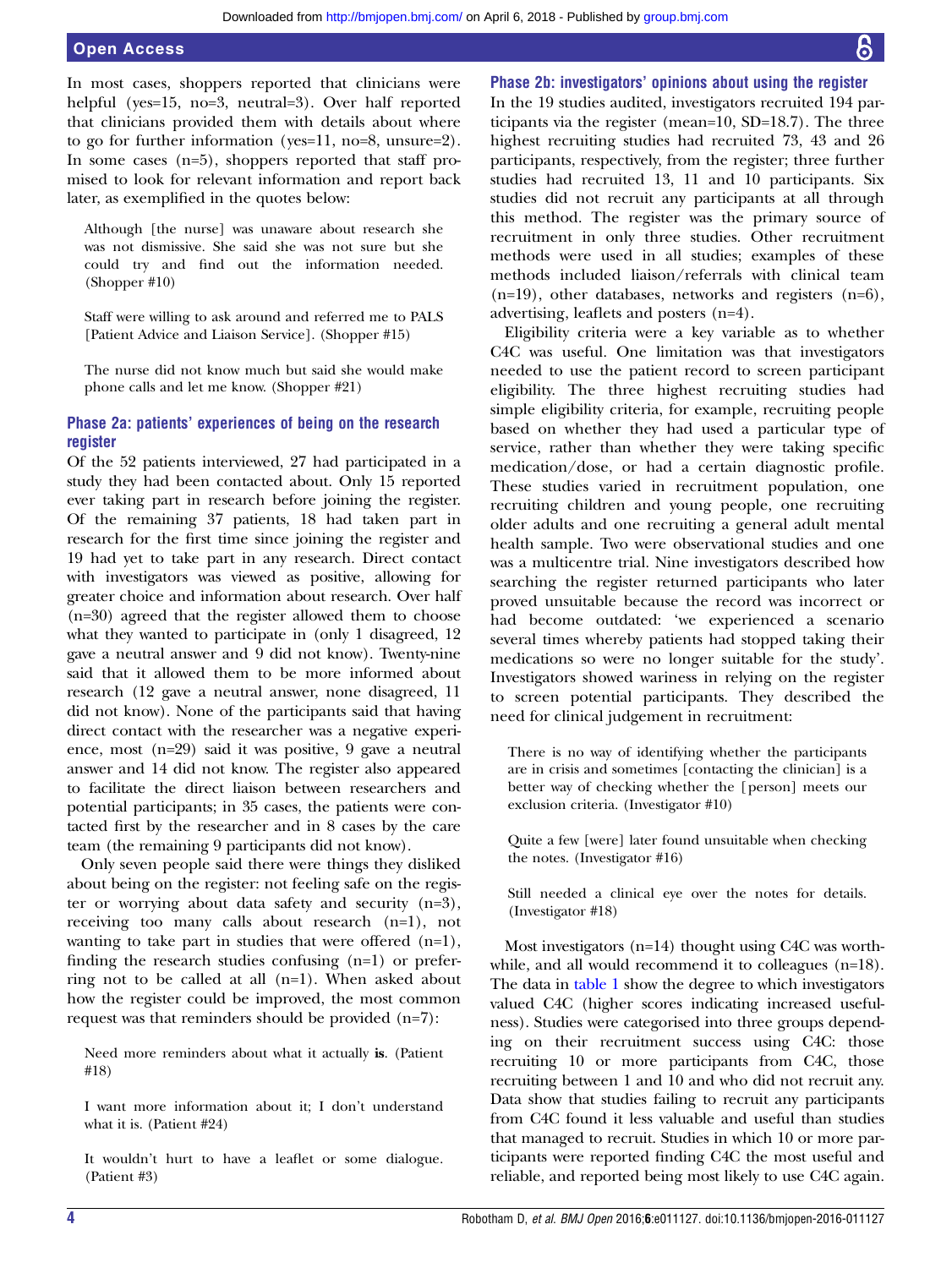<span id="page-4-0"></span>

| Investigators' opinions of Consent for Contact (C4C) in relation to their studies<br>Table 1 |                |                                       |                                                 |                                     |  |
|----------------------------------------------------------------------------------------------|----------------|---------------------------------------|-------------------------------------------------|-------------------------------------|--|
|                                                                                              | Total $(n=19)$ | 10+ participants<br>recruited $(n=6)$ | Between 1 and 9<br>participants recruited (n=7) | 0 participants<br>recruited $(n=6)$ |  |
| C <sub>4</sub> C was valuable                                                                | $5.5$ (SD=2.9) | $7.0$ (SD=3.5)                        | $5.9$ (SD=2.1)                                  | $3.7$ (SD=2.4)                      |  |
| C4C was useful                                                                               | $6.1$ (SD=2.8) | $7.8$ (SD=1.5)                        | $6.7$ (SD=2.2)                                  | $3.5$ (SD=2.7)                      |  |
| C4C was easy to use                                                                          | $7.1$ (SD=1.5) | $7.2$ (SD=.8)                         | $6.7$ (SD=1.9)                                  | $7.5$ (SD=1.5)                      |  |
| Likely to use C4C again                                                                      | $8.5$ (SD=1.7) | $9.7$ (SD=.5)                         | $8.4$ (SD=2.1)                                  | $7.5$ (SD=1.5)                      |  |

Nonetheless, even those who did not recruit reported that they were likely to try it again.

Half of the investigators agreed that it was faster and more time effective than other recruitment rates (n=9), and six said that it helped recruit more participants than other methods (eg, posters and adverts, snowball sampling and clinical contacts).

#### **DISCUSSION**

A C4C register has the potential to facilitate mental health research, providing mental health patients with more research opportunities, and helping researching investigators to recruit participants for studies. By April 2016, there were 1085 research participation opportunities (to 928 patients) which investigators had inputted on the system (this is likely to be an underestimate of the real number of approaches, since some investigators may not have logged their usage of the register correctly). Of these approaches, there had been 654 recruits to studies (a 60% participation rate), from 538 individuals. Of this number, 63% were male, the age range was between 7 and 97 (mean=39, SD=22.6) and the ethnicity statistics were  $46\%$ white, 36% black, 4% Asian, 7% mixed and 7% other (or lacking information). This shows that women have been under-represented in recruitment, in comparison with their representation on the register itself. In contrast, black ethnic groups have been over-represented, a finding that could be seen in the context of research recruitment of black and minority ethnic groups.<sup>[9](#page-5-0)</sup>

When asked, most patients agree to join the register; it has led to the recruitment of participants and provided opportunities for people who may never have participated in any research before. Findings highlight two factors that influence the effectiveness of the register: (1) the amount of information clinicians are given (or can recall) about local research opportunities and (2) the limitations of clinical records as a prescreening tool for investigators.

Clinicians are willing to help patients find out about research, but they may not be equipped to do so. Ongoing audit and monitoring should be performed in order to guide and improve the implementation of the register. Since this audit was conducted, feedback has been provided to service directors and information about the register was added to staff screensavers, clinical inductions and job descriptions. The purpose of this was to make the register more visible to clinical staff.

Designated staff members were also made available to help teams enlist people onto the register. Clinicians' workloads mean that those working in mental health services often struggle to prioritise research alongside clin-ical work.<sup>[10](#page-5-0)</sup> This means that they may not remember to mention C4C when discussing research with patients. Therefore, information about research must be provided to clinicians in a way which complements their clinical work, and researchers can also make clinicians feel more involved in the research process, and ensure that their contribution is valued.

Open Access

Investigators tended to use C4C as one of several recruitment methods. Unsurprisingly, those who successfully recruited participants reported finding it more useful than those who did not. Nonetheless, those investigators who did not recruit were keen to use the system again in future. The primary difficulty experienced by investigators lay in screening potential participants from the register; this became a problem when the studies had more stringent, subjective or time-limited eligibility criteria. Participants' present life circumstance is a common recruitment criterion in mental health research. The subtle information that is necessary to screen for eligibility may not be available in clinical records, as they may not always contain the latest information about patients. $11^{11}$  This led to investigators relying on more traditional methods of recruitment. At present, investigators' ability to use the register might depend on the study eligibility criteria they have set, through which investigators might judge whether using C4C is likely to be worthwhile for their study.

The problems experienced by investigators in using the register might be solvable by extending the data linkages that underpin it. At present, clinicians cannot use their caseload management system to match patients on their caseload to active research projects. In future, automated, personalised prompts could potentially be made available to clinicians as part of their caseload management system. The clinician could then confirm patients' suitability based on the clinical knowledge of those on their caseload. This information could then be sent back to the researcher. This would provide clinicians with access to information about suitable research projects, and provide researchers with all important information about participant suitability. This would ensure that clinicians are updated about research, and can see automatically which projects might be relevant to which patients.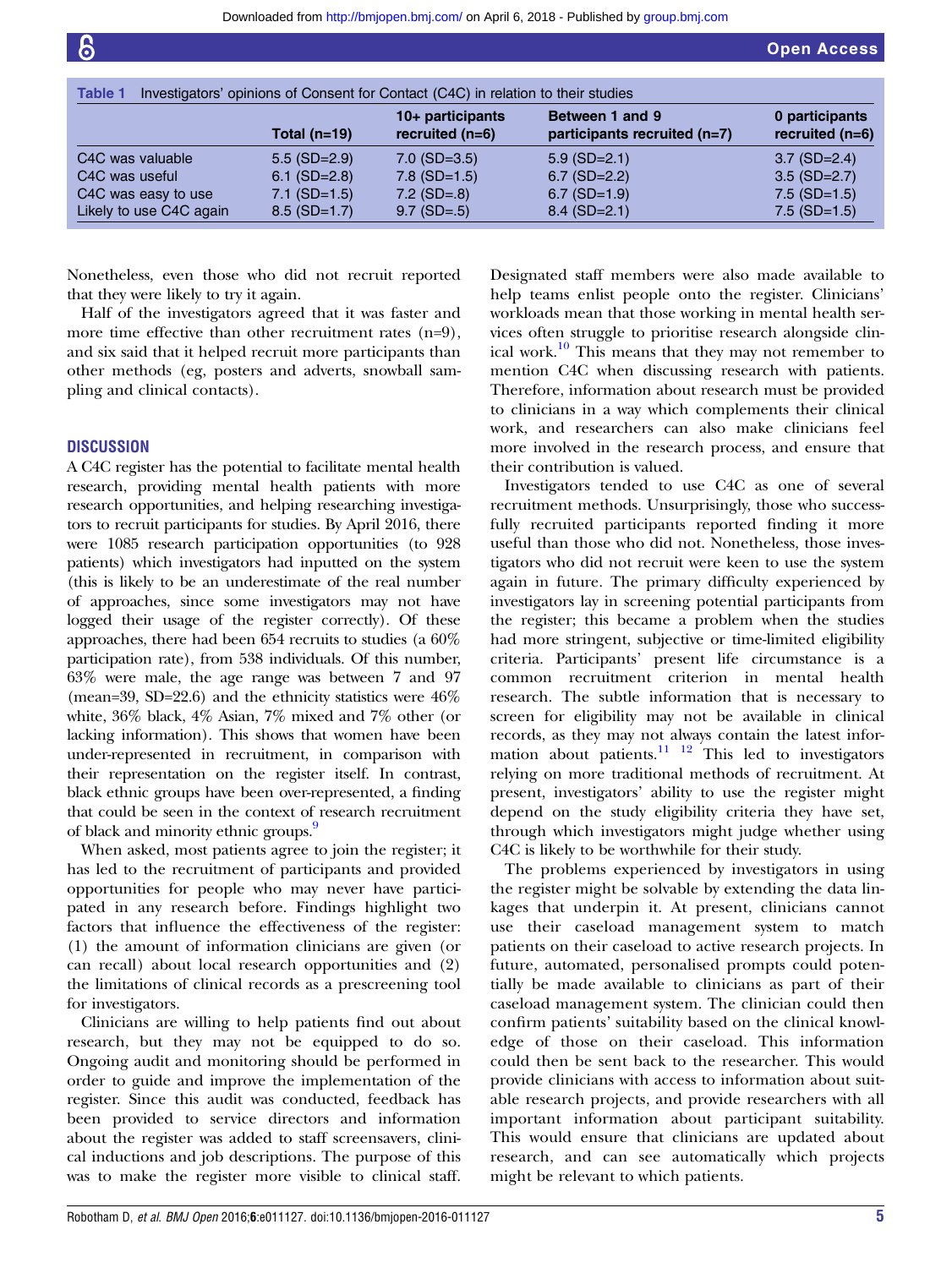<span id="page-5-0"></span>This study demonstrates the utility of C4C registers to increase recruitment and provide opportunities for seldom heard individuals to get involved in research. However, it also confirms the importance of clinicians in screening participants for mental health research studies. Clinical records are insufficient for screening potential participants for complex eligibility criteria which are often the norm in mental health research. This means that clinicians need to feed into the participant screening process for those complex studies and the next stage in efficient use of these registers must be to adapt them to provide clinician support for their use.

#### Strengths and limitations

The strength of this study is that it took place within real-world settings. The mystery shopper method allowed for the collection of data which would not otherwise had been possible to collect through other means. Conducting follow-up interviews with shoppers might have strengthened this phase of the study, and revealed whether staff had provided shoppers with postappointment information. The collection of recruitment statistics from C4C relied on researchers' diligence in logging their usage of the system and inputting it back into the clinical record, which may not always be the case. The data collection method may therefore underestimate the number of times people have been approached and recruited using the register.

Acknowledgements The authors acknowledge the contributions of the following people who provided input at various stages of this study: Abdul Choudhury and Bartlomiej Pliszka (who helped find study participants), Alexander McGookin, Iain Perdue and Safarina Satkunanathan (who collected data).

Contributors DR, TC and TW conceived the study, DR and SW drafted the manuscript, SO managed the Consent for Contact register and facilitated data collection, and SW and CP collected data and performed analyses. All authors offered comments and revisions.

Funding The authors acknowledge the support the National Institute for Health Research (NIHR) Mental Health Biomedical Research Centre at South London and Maudsley NHS Foundation Trust.

**Disclaimer** The views expressed are those of the authors and not necessarily those of the NHS, the NIHR or the Department of Health.

Competing interests None declared.

Provenance and peer review Not commissioned; externally peer reviewed.

Open Access This is an Open Access article distributed in accordance with the terms of the Creative Commons Attribution (CC BY 4.0) license, which permits others to distribute, remix, adapt and build upon this work, for commercial use, provided the original work is properly cited. See: [http://](http://creativecommons.org/licenses/by/4.0/) [creativecommons.org/licenses/by/4.0/](http://creativecommons.org/licenses/by/4.0/)

#### **REFERENCES**

- 1. Wykes T, Haro JM, Belli SR, et al. Mental health research priorities for Europe. [Lancet Psychiatry](http://dx.doi.org/10.1016/S2215-0366(15)00332-6) 2015;2:1036–42.
- 2. Patterson S, Kramo K, Soteriou T, et al. The great divide: a qualitative investigation of factors influencing researcher access to potential randomised controlled trial participations in mental health settings. *[J Mental Health](http://dx.doi.org/10.3109/09638237.2010.520367)* 2010;19:532-41.
- 3. Howard L, de Salis I, Tomlin Z, et al. Why is recruitment to trials difficult? An investigation into recruitment difficulties in an RCT of supported employment in patients with severe mental illness. Contemp Clin Trials 2009;30:40–6.
- 4. Cheah S, O'Donoghue S, Daudt H, et al. Permission to contact (PTC)—a strategy to enhance patient engagement in translational research. [Biopreserv Biobank](http://dx.doi.org/10.1089/bio.2013.0023) 2013;11:245–52.
- 5. Callard F, Broadbent M, Denis M, et al. Developing a new model for patient recruitment in mental health services: a cohort study using .<br>Electronic Health Records. **[BMJ Open](http://dx.doi.org/10.1136/bmjopen-2014-005654)** 2014;4:e005654.
- 6. Robotham D, Riches S, Perdue I, et al. Consenting for contact? Linking electronic health records to a research register within psychosis services, a mixed method study. [BMC Health Serv Res](http://dx.doi.org/10.1186/s12913-015-0858-4) 2015;15:199.
- 7. Papoulias C, Robotham D, Drake G, et al. Staff and service users' views on a 'Consent for Contact' research register within psychosis services: a qualitative study. [BMC Psychiatry](http://dx.doi.org/10.1186/s12888-014-0377-6) 2014;14:377.
- 8. Wilson AM. The use of mystery shopping in the measurement of service delivery. [Serv Ind J](http://dx.doi.org/10.1080/02642069800000037) 1998;18:148-63.
- 9. Chang TE, Brill CD, Traeger L, et al. Association of race, ethnicity and language with participation in mental health research among adult patients in primary care. [J Immigr Minor Health](http://dx.doi.org/10.1007/s10903-014-0130-8) 2015;17:1660–9.
- 10. Borschmann R, Patterson S, Poovendran D, et al. Influences on recruitment to randomised controlled trials in mental health settings in England: a national cross-sectional survey of researchers working for the Mental Health Research Network. [BMC Med Res Methodol](http://dx.doi.org/10.1186/1471-2288-14-23) 2014;14:23.
- 11. Sohel J, Clark BS, Paton C. Allergies and adverse drug reactions: clinical records versus patients' perceptions. [J Mental Health](http://dx.doi.org/10.1080/09638230701530218) 2009;18:51–6.
- 12. Tsai J, Bond G. A comparison of electronic records to paper records in mental health centers. [Int J Qual Health Care](http://dx.doi.org/10.1093/intqhc/mzm064) 2008;20:136–43.